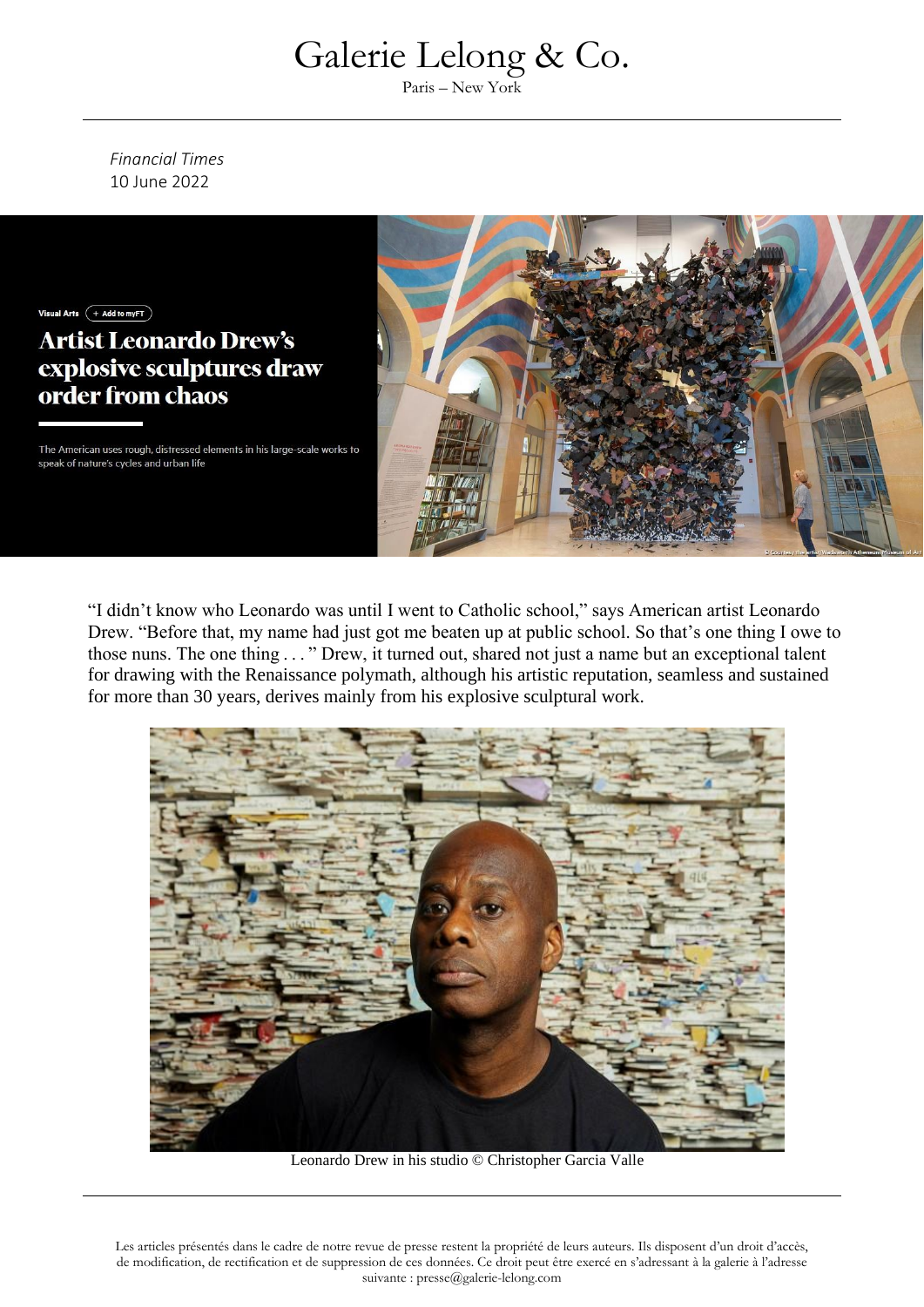Paris – New York

Now 61, imposingly tall and slender and frequently sporting a dashing leather cap, he has shown at major institutions including the Hirshhorn Museum in Washington and the Hammer in Los Angeles; he has a sprawling permanent installation in the Harvey Milk terminal at San Francisco airport; and in 2019 he laid 100ft of decorated carpet in New York's Madison Square Park — a crumpled metaphor for home and sanctuary — along with a mini cityscape made from wooden blocks. "Had to be careful there," he says of the park, which is framed by the Flatiron and the Empire State Buildings. "You're in the presence of monsters like that, you need to make concessions to your surroundings or you'll get the shit kicked out of you."



'City in the Grass', Drew's project in Madison Square Park' had the Flatiron and Empire State Buildings for company © Courtesy the artist. Photo: Hunter Canning

Drew's next context is the decidedly un-park-like ambience of Unlimited, the section of Art Basel that takes place in a gritty hangar of a hall and is dedicated to super-scaled works. If Drew faced iconic buildings in Manhattan, here the neighbours will include Rachel Whiteread's sublime "Untitled (Stairs)" from 2001 and Isa Genzken's creepy arrangement of dolls under sun umbrellas from 2007. But there's little fear that Drew's assemblage — of hundreds of shards of painted plywood that sputter off the wall and seem to shatter and spin across the floor — will be overlooked. His work has a pent-up power and magnetism, an atomised complexity that draws viewers to it. I first met Drew in London earlier this year, a few hours after he finished installing an exhibition in Goodman Gallery's elegant white cube. Sculptures bristled energetically on the walls: black-coated timber fashioned into twisted, petrified branches; wooden panels hairy with finely crafted wooden quills. An installation occupied the entire back wall of the lower-ground gallery: skinny sticks of painted wood, forms embellished with reels of tape, accretions of wooden scraps, a rolled-up ivorycoloured rope carpet, all arranged in a grid.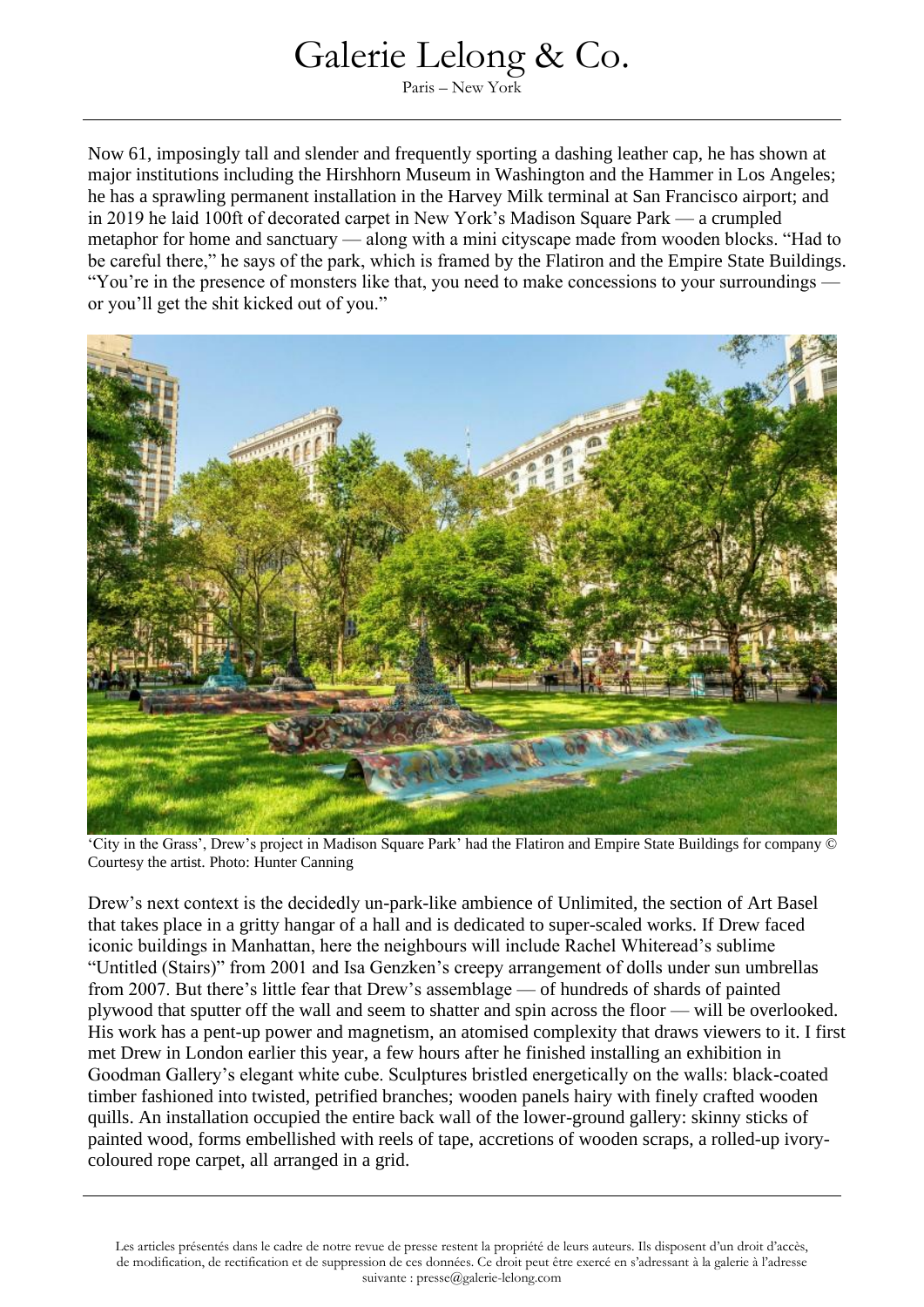Paris – New York



'Number 248A' (2022) was installed at Goodman Gallery in London © Courtesy the artist/Goodman Gallery

Though they could be mistaken for found objects, the myriad parts are studio-made, with precision and care, from fresh materials, then patina'd with paints and resins, sand and rust. To install them, he lays them across the floor, then mounts them one by one. "I go in with a plan," he says of his process, "then you feel the space and you jump in. I become the weather and it takes shape around me." The final effect is monumental and microscopic, a confection of order out of chaos. Drew seemed a little anxious that day in London, probably tired from his flight, possibly nervous. It was his major London debut. The next time we speak, though, he is in his studio in Brooklyn and unstoppably upbeat. He lives on his own above the studio, a former garage building with 30ft-high ceilings on the ground floor. "I don't have much of a life," he says merrily. "I need to be in contact with my work 24/7." His neighbours, he says, can't really make him out, this rangy guy in dirty overalls, who has this big building and has just bought the house next door. "They're ham-and-eggers, with regular jobs. But they love me because they get to use my parking space." Drew is used to cutting an unusual figure. He was born in Talahassee, Florida in 1961, and the family moved to Bridgeport, Connecticut when he was seven. "That was when my mother threw my father out," says Drew. Times were hard for him and his four brothers, and his obsessive drawing of superheroes did not impress his harried mother, though it did his mentors at the local community centre, who had his work shown at the country clubs of nearby Westport. This brought Drew to the attention of executives at both DC and Marvel comics, Mad Men types who made the daily commute to Manhattan. "I was this one black kid in the room, and these white guys were buying my work," says Drew, who was then 13. "I was well-trained in race relations from an early age."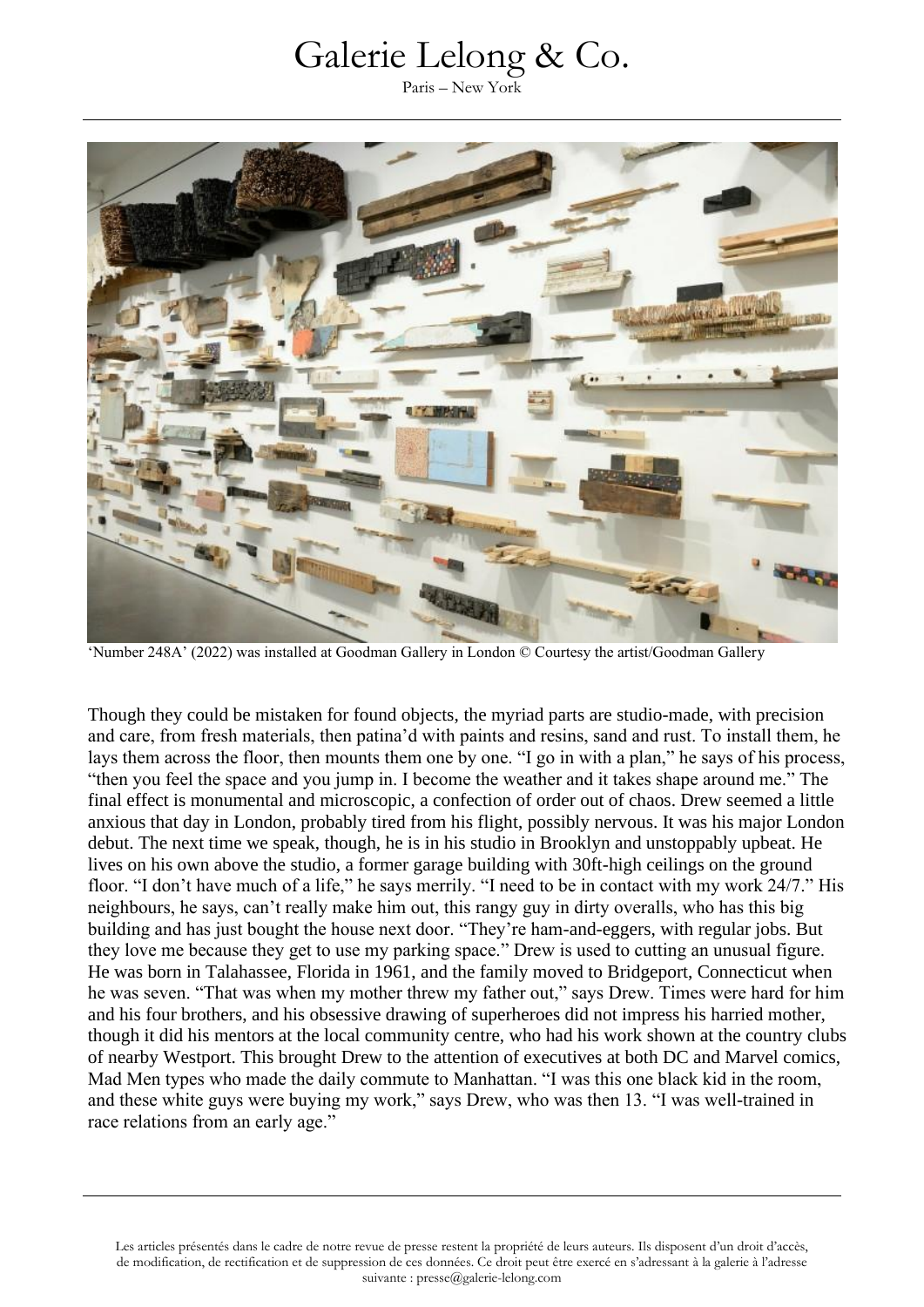Paris – New York



'Number 113D' (2008) 'Number 327D' (2022) © Courtesy the artist/Goodman Gallery. Christopher Burke (2)

If Drew hadn't discovered Jackson Pollock in the local library, he would probably be a star of comic illustration today. Instead, he put down his pencils and went to study at Cooper Union under Jack Whitten, the radical Alabama-born painter. He started working with dead animals, "to get below the prettified surface. I was thinking about death, because it's the tough one, the unknown." He learned to cure hides and clean bones and by 1988 had created a work combining blackened feathers, bones, skins and wood that spoke of deterioration and chaos and reflected life in the projects, where he'd grown up, and on the streets of New York, where he now lived. Robert Longo chose his work for a group show in 1989 called Young Turks. "He said, 'You deserve the attention,'" says Drew. Since then, Drew has worked in series. For a while his chosen material was unbleached cotton, with its embedded narrative of slavery and the American South. He experimented with oxidisation on metal and with burnishing wood. He was inspired by travel — a trip to Gorée Island in Senegal and its blood-chilling remnants of the slave trade; a visit to Machu Picchu resonant with the traces of the ancients.

"I have ideas, and when they're worked out of my system, I move on. From 2004, I just worked with white paper for a while. I'd been rusting and burning things, but I found that the emotional charge of blank whiteness was just the same." He wrapped up bicycles, and guns, and typewriters, hanging them from strings in Boschian tangles, fetishising American life.

Traces of more recent journeys will be seen in his installation at Basel. For the four years leading up to the pandemic, Drew had been visiting Jingdezhen, a centre of porcelain production in the northeast of China. "That was when colour started affecting my work," he says. In 2019, for a show at Lelong gallery in New York, he created an exuberant installation ("Number 215") of hundreds of wooden parts painted with patterns then broken, distressed and frozen in mid-flight frenzy. Passersby were drawn into the gallery from the street to leap around in its energetic force field.